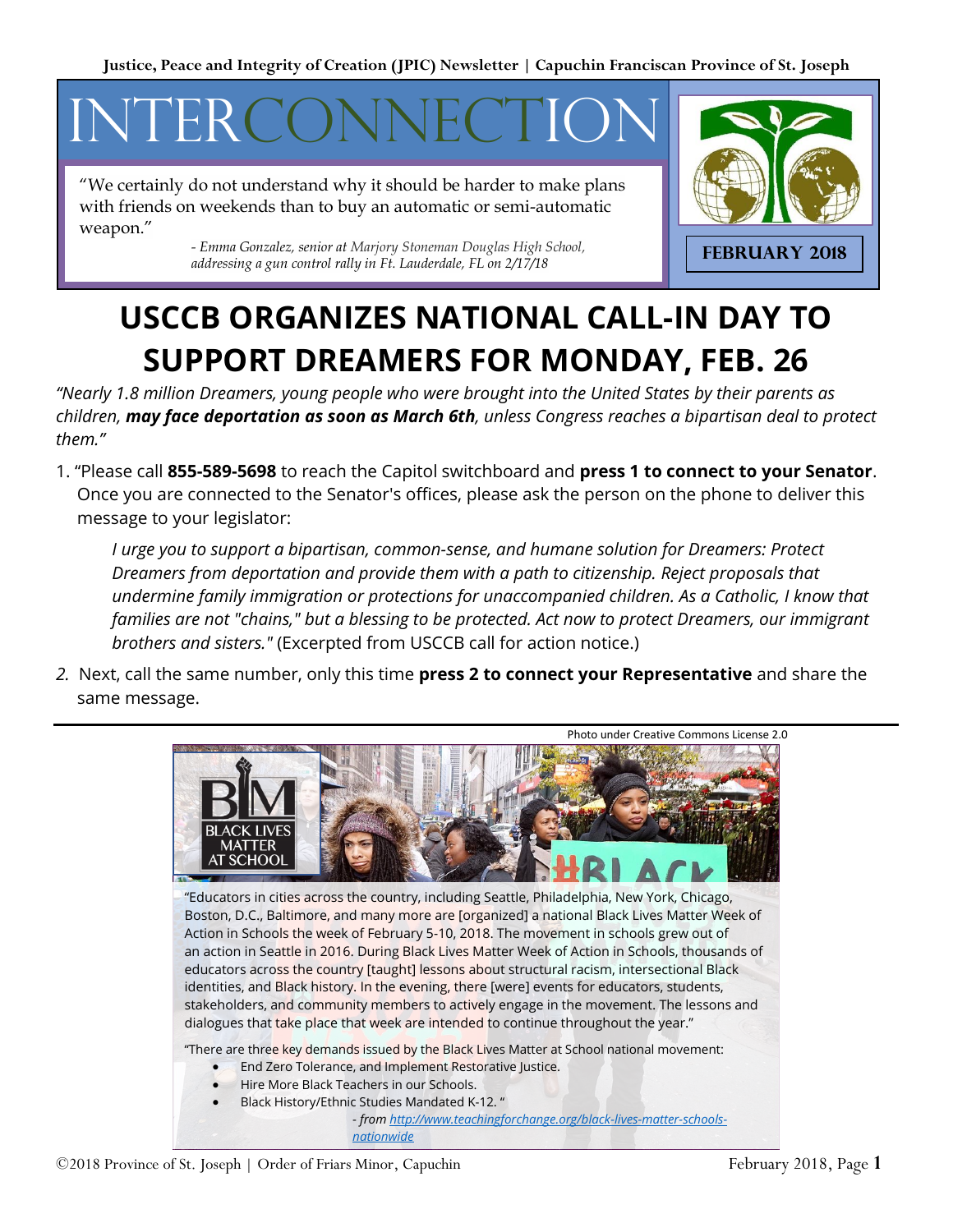#### **JTFRCONNECTION**

## **Community Life in Montana**

By Mark Joseph Costello, OFM Cap.

Long days with challenging ministry is a good description of our reality on the Crow reservation in southeastern Montana. Having a sense of accomplishment is rather elusive in an environment of unemployment, broken families and addiction. While the unemployment rate in the country is at an all time low, it runs to 70% here on the reservation. We try to support people through education and attending to their faith needs, but this can take a toll on a friar's mental and spiritual health.



*February 1, 2018 – During Catholic School Week at Pretty Eagle Catholic Academy, the St. Katharine Friars were honored with a special lunch for their contributions as Religious ministering on the Crow Reservation.*

One major source of support, is what the friars do for each other living in community. Coming home to an understanding heart or two (or in our case three), and sharing a meal or prayer together provides the balance and support that one needs in dealing with reservation culture. Keeping positive and realistic in ministry requires an honesty that often only a community member can provide. The people we serve here are both troubled and beautiful. Native culture is both attractive and easily misunderstood. Together as friars, the mysteries and miseries of this rather unique minority can be served better by our communal presence. We friars are of different abilities, ages, cultures and personalities. We complement each other in many ways and the people see that. The people also see us as belonging together, our own little clan among the clans of the Crow tribe.

Now that two of us St. Katharine friars fairly singlehandedly (no staffs) run four small parishes, teach at the Catholic School and do Sacramental preparation, there is much to occupy our time. While another friar is teaching full time at the school and running Children's Sunday school, our retired friar continues to do help-outs and a lot of work around the friary and home parish. The life in the friary is a major stabilizing effect and a source of joy, allowing us to face the challenges and needs of the people of God.

"CLINIC's Digital Devotional is [an electronic guide](https://cliniclegal.org/digital-devotional?eType=EmailBlastContent&eId=7e293840-5cc2-46ed-bba6-413b737156ae) that links together Scripture, prayer and real human stories to promote dialogue within your faith community. Each section presents a different immigration issue through the lens of Catholic teachings, from family detention to farmworker rights, along with discussion questions to prompt conversation in group settings. You can use the entire guide as an eight-week study, or choose individual entries for specific needs. Each topic also includes resources and calls to action to help you take your lessons beyond the classroom. This resource is perfect for Bible study groups, classroom settings for teens or adults or household use." *- from Catholic Legal Immigration Network, Inc*.